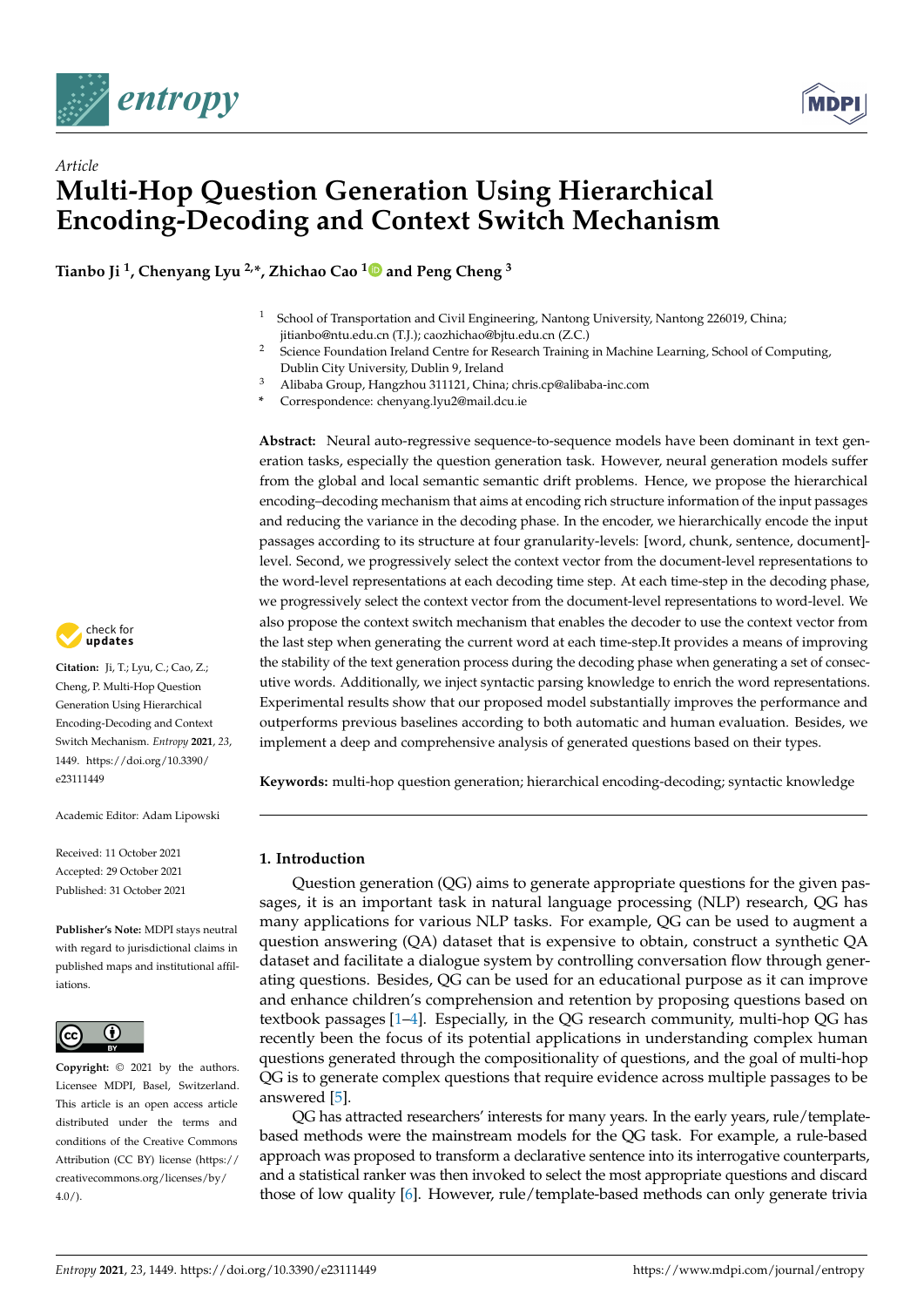questions by simply reordering clauses and manipulating words in the sentence, while it cannot handle complicated sentences. Since natural language is highly flexible, there are scenarios that rule/template-based approaches fail to process. Meanwhile, it is also difficult to accurately parse a sentence and obtain its constituents. To overcome such shortcomings, vector-based machine learning models have been introduced into QG tasks with the advent of the neural sequence-to-sequence (seq2seq) framework. This adds the advantages of modeling semantics of natural language in vector space and producing more fluent and human-like text [\[7\]](#page-12-4). After the deployment of neural networks in the QG tasks, various models were proposed and the quality of generated questions has been significantly improved, especially in terms of readability [\[8\]](#page-12-5).

Despite the successful application in QG tasks, neural models still bear limitations and remain prone to generating irrelevant questions, particularly when producing complex questions according to multiple relevant passages. Usually denoted as *semantic drift* [\[9\]](#page-12-6), such problems in QG can be categorized in two classes: global or local. In regard to the global semantic drift problem, a generated question might be grammatically correct, but its overall semantic meaning is irrelevant to the input passages and/or the answer. For example, given a set of passages about Isaac Newton together with the answer about the date when he was born, a neural QG may generate "When did Isaac Newton write the book Philosophiæ Naturalis Principia Mathematica?", or even "Who wrote the book Philosophiæ Naturalis Principia Mathematica?". Such generated questions are fluent and meaningful, but mismatch the answer and passages. Meanwhile, local semantic drift indicates that the semantic units (i.e., phrases or words) in the generated question are inconsistent with each other, resulting in the failure of forming a meaningful sentence. In this case, with the previous passages and the answer, the model-generated question might be "In the time of Dark Ages, who helped Isaac Newton invent the first electronic computer?", where "Dark Ages", "Isaac Newton" and "electronic computer" are neither compatible nor consistent.

To address the two aforementioned semantic drift problems, we propose two separate mechanisms: a hierarchical encoding–decoding mechanism and a context switch mechanism, which, respectively, seek to alleviate the global and local semantic drift problems. Inspired by the fact that the structural information on different granularity-levels has been proved to be helpful for encoding rich semantic information [\[10–](#page-12-7)[12\]](#page-12-8), we think a hierarchical structure is suitable for taking the advantage of the structural information. Following the typical seq2Seq framework, the hierarchical encoding–decoding mechanism also consist of an encoder and a decoder, where the former receives the input textual passages and encodes their structural information, and the latter receives the encoded information from the encoder and decodes the question in a coarse-to-fine fashion through the computation of attention weights. In detail, four various levels of granularity are involved during the encoding phase, including word-level, chunk-level, sentence-level and document-level, and the encoder will encode the textual passages based on their structure with these granularity-levels. Subsequently, the decoder will select the context vector in a coarseto-fine fashion during the decoding phase: first selecting it on the document-level, then at the sentence-level and chunk-level, and finally on the word-level. Additionally, since the decoder generates words one by one in the decoding phase, we think the generated words in the same semantic unit (e.g., a phrase or an entity) should be more consistent and semantically related if they have similar context vectors. Thereby, we propose the context switch mechanism to provide similar context vectors when the QG model is expected to produce words in the same semantic unit. In the implementation of the context switch mechanism, an extra layer is included to output the probability at each decoding time-step, for the purpose of effectively using the context vector from the last step.

We then assess the performances of the proposed model and other baseline QG models by evaluating the results on the benchmark dataset HotpotQA [\[5\]](#page-12-2). Prevailing automatic evaluation metrics like such as BLEU [\[13\]](#page-12-9), ROUGE [\[14\]](#page-12-10) and METEOR [\[15\]](#page-12-11) are employed, and we further conduct a human evaluation experiment since these automatic evaluation methods have been proven to have poor correlation with human [\[16\]](#page-12-12). The experimental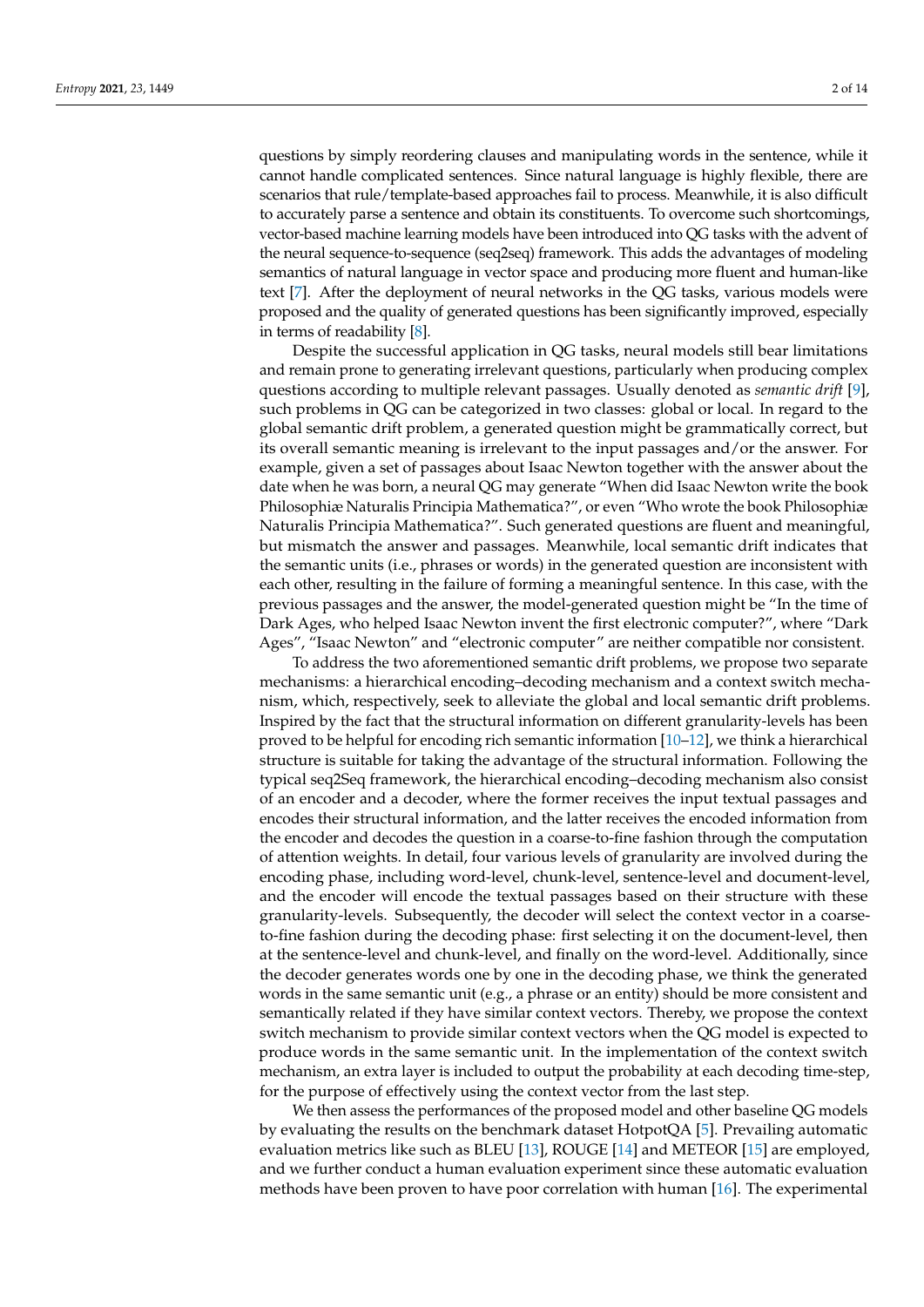results show the proposed model can improve the quality of generated questions according to both automatic and human evaluation.

# **2. Related Work and Background**

#### *2.1. Question Generation*

The question generation task has been explored broadly in the early natural language processing work where it mainly focused on rule-based approaches using heuristics induced from linguistic knowledge (such as dependency parsing and constituency parsing) to manipulate constituents in the sentence to produce an interrogative sentence. For example, a rule-based framework that utilizes heuristics from syntactic knowledge is proposed to transform declarative sentences to corresponding questions as candidates [\[6\]](#page-12-3). A statistical ranking model is then employed to score the candidates, and those of low-quality will be discarded.

Thereafter, the neural seq2seq model becomes dominant in the QG task and has achieved high performances [\[17\]](#page-12-13), because of the successful application of neural models in other text generation tasks (e.g., machine translation and question answering). An attention-based bidirectional long short-term memory (LSTM) model is employed to generate questions given a pair of passage and answer [\[8\]](#page-12-5). In order to produce questions that are relevant to the corresponding answers, Sun et al. [\[18\]](#page-12-14) propose to incorporate the point-generator network [\[19\]](#page-12-15) and the word embedding of an textual answer. Likewise, Ma et al. [\[20\]](#page-13-0) propose a QG model that can strength the connections of passages, answers, and questions by matching the sentence-level semantics and predicting the answer position in the passage. Chen et al. [\[21\]](#page-13-1) adopt a reinforcement learning approach to directly optimize the QG model according to discrete evaluation metrics for the purpose of bridging the gap among the training objective, the word-level optimization, the inference aim, and the generation of a sentence-level output. With the help of advanced linguistic parsers such as dependency parsing, semantic role labeling (SRL) and named entity recognition, Dhole and Manning [\[22\]](#page-13-2) leverage templates to generate questions based on the parsing results, including a dependency tree and SRL frames. The proposed approach achieves state-of-the-art results on the SQuAD dataset [\[23\]](#page-13-3), outperforming the previously proposed neural QG model, showing that QG can benefit from the incorporation of linguistic and syntactic knowledge.

There are some other works exploring different aspects of the QG task, such as incorporating question types [\[24\]](#page-13-4), encoding wider context information [\[25\]](#page-13-5) as well as the combination of QA and QG [\[26\]](#page-13-6).

# *2.2. Multi-Hop Question Generation*

The Multi-hop QG task has its own complexity since complex questions are generated from multiple interconnected input passages [\[5\]](#page-12-2). Gupta et al. [\[27\]](#page-13-7) introduces reinforcement learning and multitask learning into multi-hop QG, which specifically treats answer position prediction and supporting facts prediction as two extra tasks in the seq2seq training process. Their experimental results show that the proposed approach achieves high performance compared to baseline models.

Pan et al. [\[28\]](#page-13-8) use the semantic units parsed from semantic role labeling and dependency parsing to construct a semantic graph for documents in order to model the connections among the semantic units as well as the documents usually neglected in prior arts. Then, a recurrent neural network (RNN) encoder and a graph neural network (GNN) encoder are invoked to encode the documents. The representations generated by the RNN encoder show a document's basic textual information while the representations from the GNN encoder are expected to contain semantic information enhanced by the graph structure induced by semantic role labeling and dependency parsing. Next, an attention-based decoder is used to generate the question word by word. The proposed semantic graph model outperforms previous work by a large margin.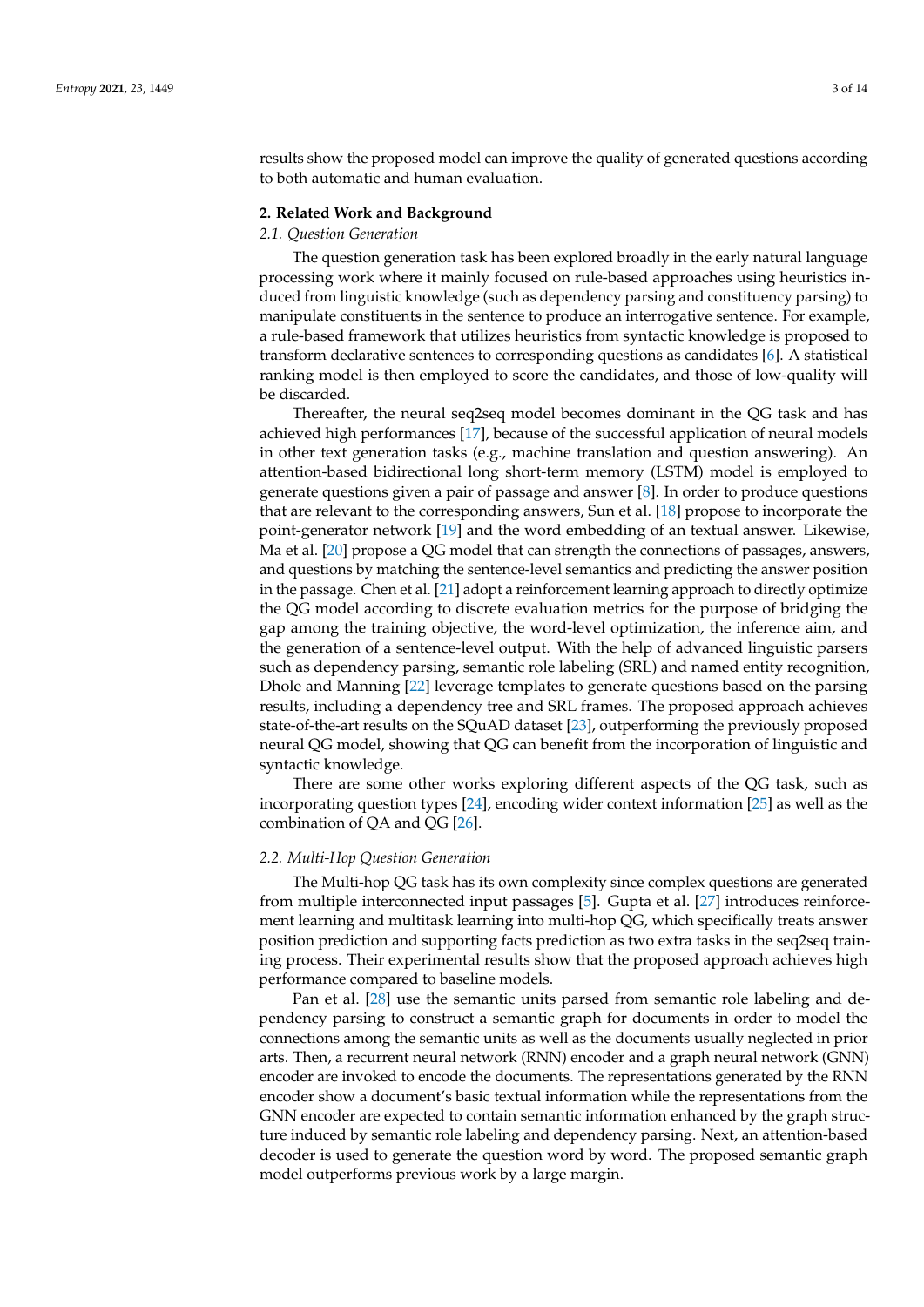Furthermore, Xie et al. [\[29\]](#page-13-9) explore how question-specific rewards used in reinforcement learning relate to the quality of questions for multi-hop QG, three question-specific rewards—fluency, relevancy, and answerability—are proposed. From the perspective of human evaluation, the findings from the experimental results suggest that directly optimizing relevancy yields improvements on the question quality; however, optimizing the other two rewards—fluency and answerability—results in quality degradation of questions, especially for answerability.

#### *2.3. Evaluation of Question Generation*

Previous work on question generation mostly uses discrete metrics (BLEU, ROUGE, and METEOR) from general text generation tasks (such as machine translation and text summarization). Nevertheless, those metrics have been shown to have flaws in evaluating text generation tasks. The findings from Reiter [\[16\]](#page-12-12) support the usage of BLEU in machine translation, but BLEU is not suitable for other text generation tasks especially when evaluating individual texts. Accordingly, evaluating question generation with such discrete metrics is inappropriate since there is only one reference question for each generated question resulting from the common practice of using a QA dataset for the QG task. Moreover, there may be multiple appropriate questions for the input passages and answer. Thus, metrics such as BLEU and ROUGE evaluating lexical similarity are not suitable for the question generation task.

Human evaluation is also widely applied in the assessment of QG models. A common practice is to randomly sample a few hundred generated questions and to ask human raters to evaluate them by different dimensions (i.e., adequacy and fluency) on a five-point scale [\[17\]](#page-12-13). The final result of human evaluation is reported as the ranking of models by their average rating scores.

#### *2.4. Seq2seq Generation Model and Attention-Based Decoder*

In this section, we introduce the basic structure of the seq2seq text generation model [\[7\]](#page-12-4) and the attention-based decoder [\[30\]](#page-13-10).

#### RNN-Based Seq2Seq Model

Given a source sequence  $X = \{x_1, x_2, \ldots, x_n\}$ , a seq2seq text generation model is expected to generate a target sequence  $Y = \{y_1, y_2, \ldots, y_m\}$  where *x* and *y* are the tokens in sequences *X* and *Y*, respectively. A seq2seq model usually coheres with the encoderdecoder structure, where the encoder firstly receives the source sequence *X* as the input and produces representations of *X*, and the decoder can then generate the target sequence *Y* token by token using the previously produced representations of *X*.

A typical implementation of a RNN-based seq2seq model uses a RNN encoder and a RNN decoder to constitute its encoder–decoder structure. With the source sequence *X* that has *n* tokens, we feed its tokens one by one into the RNN encoder:

$$
h_t = g(h_{t-1}, x_t) \tag{1}
$$

where  $h_t$  is the encoded representation for the hidden state at a time-step  $t$  and  $x_t$  is the  $t$ -th token in the sequence *X*. Following the encoding phase, the decoder takes the last result provided by the encoder for the hidden state *h<sup>n</sup>* as the first decoder result for hidden states and generates each decoded hidden state one-by-one:

<span id="page-3-0"></span>
$$
s_t = f(s_{t-1}, y_{t-1})
$$
\n<sup>(2)</sup>

where  $s_t$  is the decoder result for hidden states at a time-step *t*, specifically  $s_0 = h_n$ ,  $y_{t-1}$  is the *t* − 1-th target token. To generate the target token at the *t* time-step, we use the decoder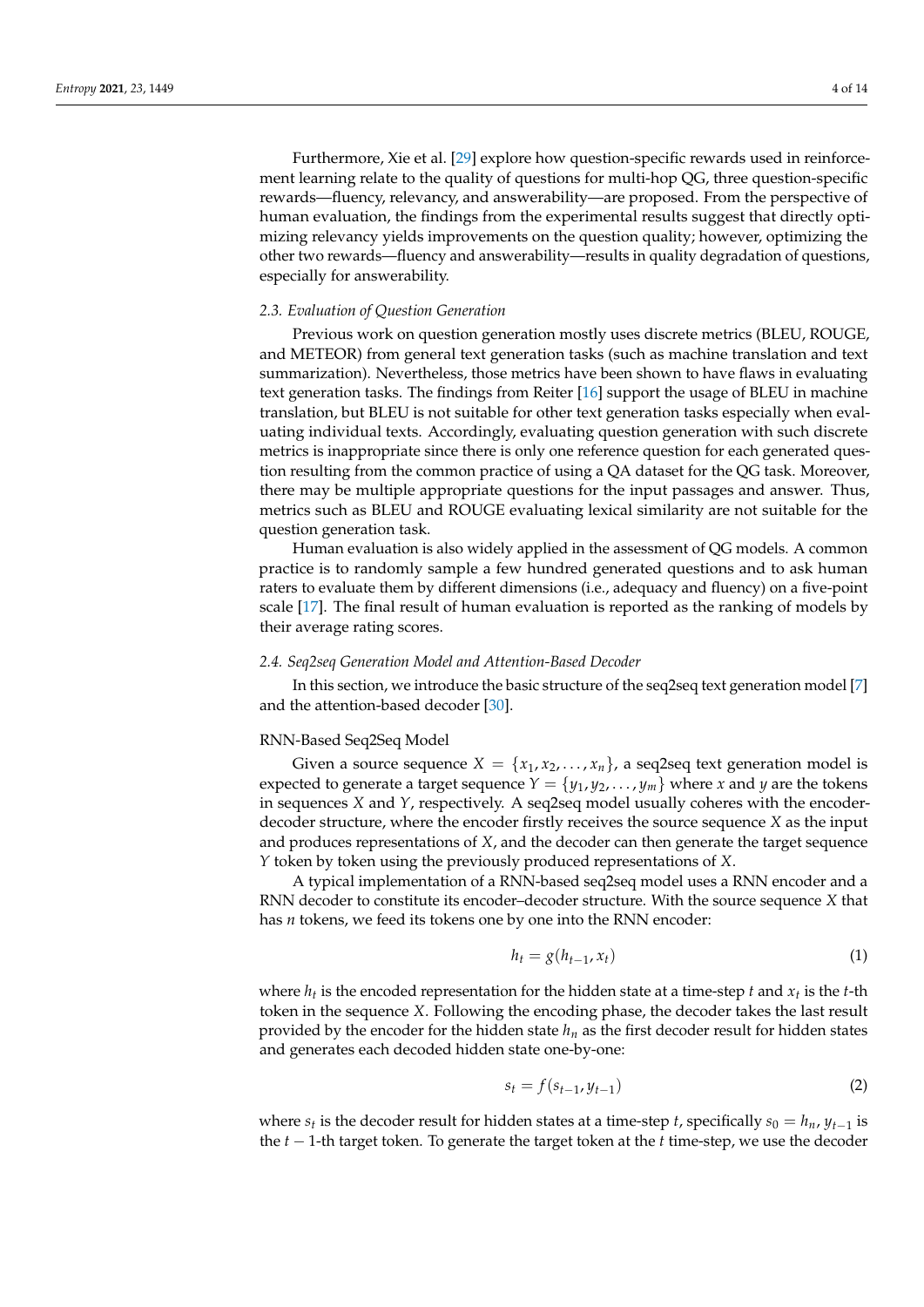result for hidden state *s<sup>t</sup>* to obtain a probability distribution over the vocabulary. Thereafter, we select the one with the highest probability:

$$
y_t' = softmax(s_t, y_{t-1})
$$
\n(3)

It is noteworthy that in the training process, it is common to adopt the teacher-forcing mechanism [\[31\]](#page-13-11) in which we directly input the ground-truth target token  $y_{t-1}$  at the timestep *t* during the decoding phase instead of the last predicted token in order to stabilize the training process. In the inference process, we always input the predicted target token *y*<sup>*t*</sup><sub>−1</sub> since the ground-truth target token *y*<sub>*t*−1</sub> is not available.

#### <span id="page-4-0"></span>*2.5. Attention-Based Decoder*

In the vanilla RNN encoder–decoder structure, the encoder and decoder are independent as the only connection between them is that the latter uses the last hidden states from the former to initialize its own hidden states. The information of the source sequence unfortunately lack full utilization. Hence, Bahdanau et al. [\[30\]](#page-13-10) propose an attention mechanism to enable the decoder to select the part of the source sequence on which to focus when generating target token. Concretely, an extra term *c* called context vector is added into Equation [\(2\)](#page-3-0):

<span id="page-4-1"></span>
$$
s_t = f(s_{t-1}, y_{t-1}, c_t) \tag{4}
$$

where  $c_t$  is the context vector at the time-step *t*, which is computed using the combination of all encoder resulting hidden states:

$$
c_t = \sum_{i=1}^n e_{i,t} h_i \tag{5}
$$

where *ei*,*<sup>t</sup>* is the normalized coefficient for decoder resulting hidden state *s<sup>t</sup>* and encoder resulting hidden states *h<sup>i</sup>* . The equation for computing *ei*,*<sup>t</sup>* is:

<span id="page-4-2"></span>
$$
e_{i,t} = \frac{\phi(s_t, h_i)}{\sum\limits_{j=1}^n \phi(s_t, h_j)}
$$
(6)

where  $\phi$  is the scoring function measuring the connection between  $s_t$  and  $h_i$ .

#### **3. Model Architecture**

Our model is a bidirectional gated recurrent unit (GRU) [\[32,](#page-13-12)[33\]](#page-13-13) based RNN consisting of an encoder and a decoder. Given a set of documents  $D = \{w_1, w_2, \dots, w_v\}$  and the answer  $Ans = \{a_1, a_2, \ldots, a_u\}$ , our model receives the concatenation of *D* and *Ans* as the input, where *w* is a word in *D*, *a* is a word in *Ans*, and the input contains *n* words  $(n = v + u)$ . Besides, we record the hierarchical information of the input using a document-sentencechunk-word structure. In detail, *D* can be described as a combination of documents  $D = \{doc_1, doc_2, \ldots\}$ , where each document *doc* is  $doc = \{sent_1, sent_2, \ldots\}$ , each sentence *sent* is *sent* = {*chunk*<sub>1</sub>, *chunk*<sub>2</sub>, . . . } and each *chunk <i>chunk* is *chunk* = {*word*<sub>1</sub>, *word*<sub>2</sub>, . . . }.

Figure [1](#page-5-0) provides the overall architecture our proposed model and describes the generation process at the time-step  $t = 1$ . The encoder firstly encodes the input documents to obtain its sequential representation *Hseq* and injects dependency parsing into *Hseq* to get the dependency representation *Hdep*, we therewith fuse *Hseq* and *Hdep* to form the word-level representation *Hword*. Afterwards, we can successively get the chunk-level, sentence-level and document-level representation (*Hchunk*, *Hsent* and *Hdoc*) according to the word-level representation *Hword*, and the details will be introduced in Section [3.1.](#page-5-1) Hence, we have representations of documents on four granularity-levels:  $H_{word} \in R^{n \times h}$ ,  $H_{chunk} \in R^{n \times h}$  $R^{num\_c \times h}$ ,  $H_{sent} \in R^{num\_s \times h}$ ,  $H_{doc} \in R^{num\_d \times h}$ , where *h* means the length of each word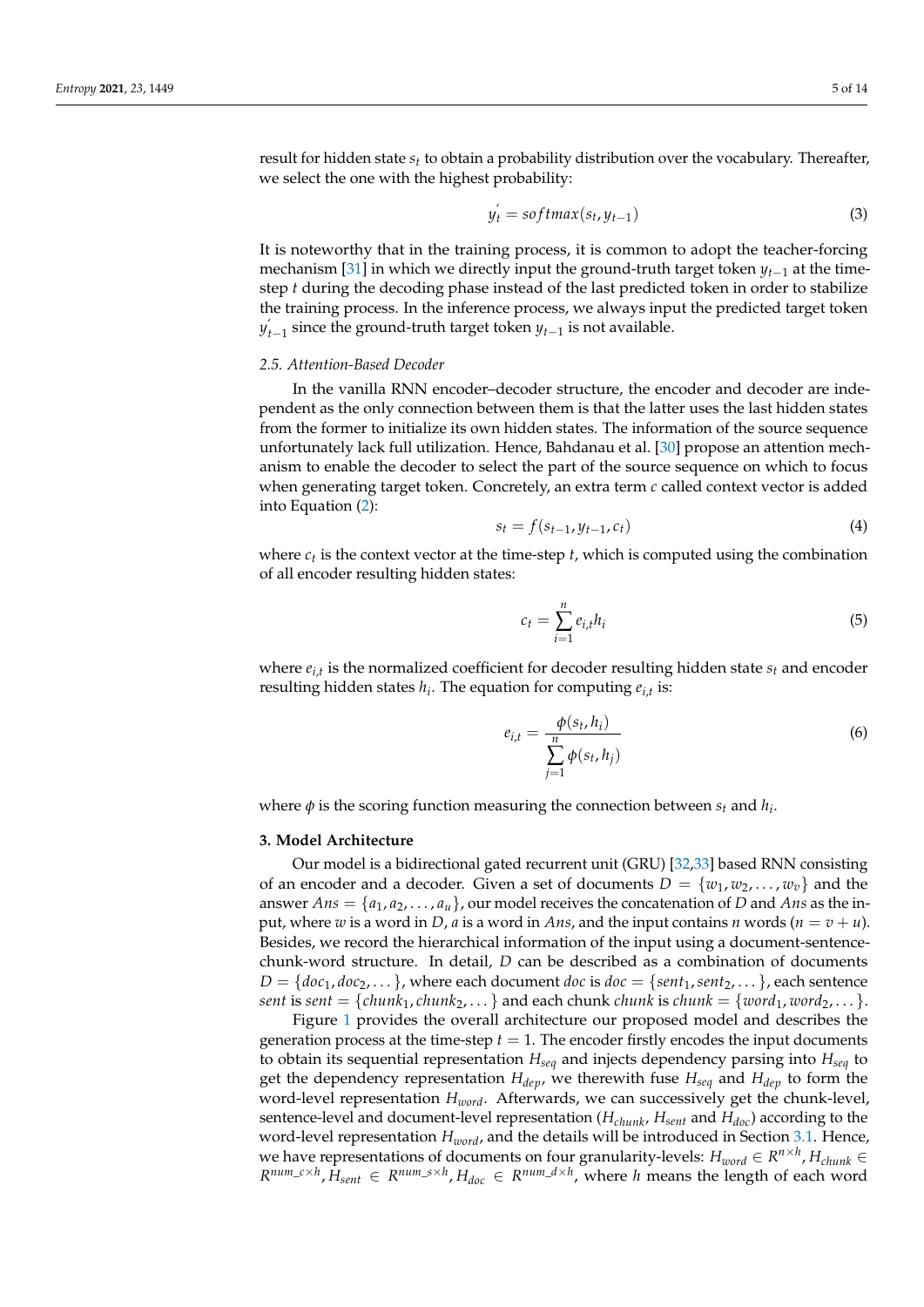<span id="page-5-0"></span>

representation, *n*, *num*\_*c*, *num*\_*s* and *num*\_*d* represent the number of words, chunks, sentences and documents, respectively.

**Figure 1.** The structure of the proposed seq2seq model, including the encoder (**left**) and the decoder (**right**).

In the attention mechanism of decoding phase, we select the context vector in a coarseto-fine way at each time-step. Specifically, we select the document-level context  $c_t^{doc}$  at first, and it can be used to guide the selection of sentence-level context  $c_t^{sent}$ . Then, both  $c_t^{doc}$  and  $c_t^{sent}$  can help to select the chunk-level context  $c_t^{chunk}$ . At the end, we incorporate these three context vectors to select the word-level context  $c_t^{word}$ . Finally, we fuse these four context vectors to obtain a context vector  $c_t$  at the time-step  $t$ , and it will be used to generate a word  $y_t$  belonging to the vocabulary.

#### <span id="page-5-1"></span>*3.1. Encoder*

The encoder first uses a bidirectional GRU network to encode the concatenated input texts  $[D, Ans]$  to obtain its sequential representation which is denoted as  $H_{seq} \in R^{n \times h}$ , and we use the last hidden states of answer tokens as its representation. Next, we will inject the dependency parsing information into *Hseq* to obtain the dependency representation *Hdep*. Each word in a parsing tree has an ancestor node, and some words may have a child node, which means each word in a parsing tree has at least one edge connecting to another word, and such edge information can be used to incorporate with the dependency parsing information. Similar to a graph neural network (GNN), we encode such information as follows:

<span id="page-5-2"></span>
$$
w_i' = \sum_{i=1}^k M_k w_i^k \tag{7}
$$

<span id="page-5-3"></span>
$$
w_i = g(w_i, w'_i) \tag{8}
$$

where  $w_i^k$  is the word representation of the *k*-th word in  $w_i$ 's neighborhood words,  $M_k$  is the transformation matrix of corresponding edge type connecting *w<sup>i</sup>* and *w<sup>k</sup>* . Then, the function *g* updates the current word representation of  $w_i$  using  $w_i$ *i* . We repeat Equations [\(7\)](#page-5-2) and [\(8\)](#page-5-3) for *T* turns to enable better message passing through word representations, where *T* is a hyper-parameter.

After the injection, we can generate a set of new word representations called the dependency representation  $H_{dep} \in R^{n \times h}$ . We then fuse  $H_{seq}$  and  $H_{dep}$  together to form a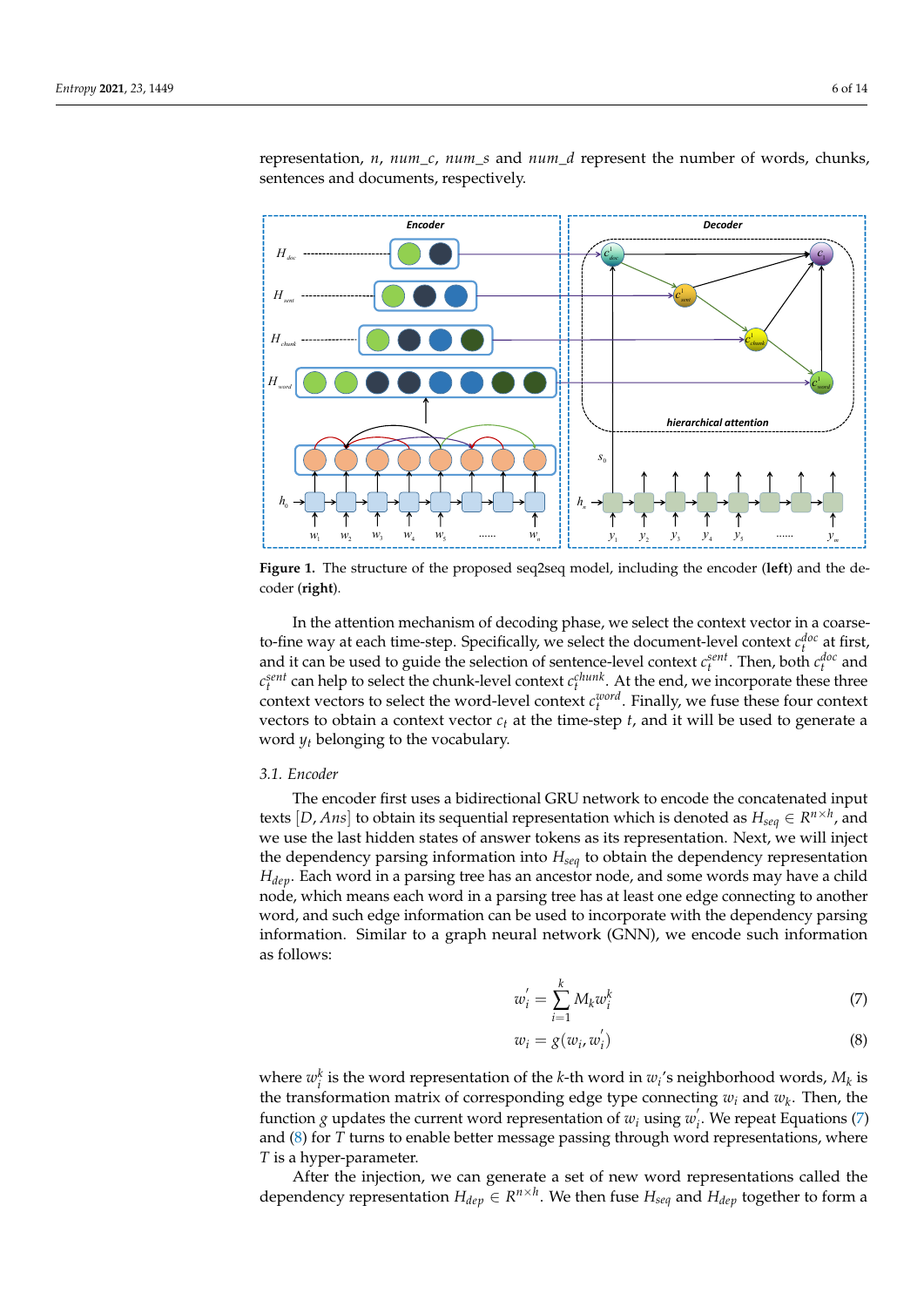new sequential representation *Hword* by concatenation. Using the word-level representation *Hword*, we can obtain other structural representations of the input [*D*, *Ans*] according to its alignment matrices:

$$
H_{chunk} = \sigma(A_{chunk}^T H_{word})
$$
\n(9)

$$
H_{sent} = \sigma(A_{sent}^T H_{chunk})
$$
\n(10)

$$
H_{doc} = \sigma(A_{doc}^T H_{sent})
$$
\n(11)

 $\mathbf{a}_{\text{chunk}} \in \mathbb{R}^{n \times h}, A_{\text{sent}} \in \mathbb{R}^{num\_c \times h}, A_{\text{doc}} \in \mathbb{R}^{num\_s \times h}$  are the chunk-level, sentencelevel and document-level alignment matrices, respectively. Each entry in an alignment matrix *A* is either 1 or 0, which represents whether a column in the representation *H* should be included in the current chunk/sentence/document or not. For example, an entry  $A_{chunk}^{ij} \in A_{chunk}$  can indicate whether the *j*-th word in  $H_{word}$  should be included in the *i*-th chunk ( $A_{chunk}^{ij} = 1$ ) or not ( $A_{chunk}^{ij} = 0$ ), where *i* and *j* are the row and the column the entry located in.

# *3.2. Decoder*

Following a typical auto-regressive setup, our model can compute the context vector *c<sup>t</sup>* through an attention function with the current hidden states *h<sup>t</sup>* to generate a word at a time. Specifically, we combine the last hidden states resulting from the encoder to form the initial hidden states  $s_0$ . Different from a vanilla attention-based auto-regressive decoder described in Section [2.5,](#page-4-0) our decoder is equipped with a hierarchical attention function in which the context vectors are generated in accordance with the coarse-to-fine fashion (from document-level to word-level). Concretely, at a time-step *t* during the decoding phase, the context vectors in various levels of granularity are generated as follows:

$$
c_t^{doc} = attention(s_{t-1}, H_{doc})
$$
\n(12)

$$
c_t^{sent} = attention([s_{t-1}, c_{doc}], H_{sent})
$$
\n(13)

$$
c_t^{chunk} = attention([s_{t-1}, c_{doc}, c_{sent}], H_{chunk})
$$
\n(14)

$$
c_t^{word} = attention([s_{t-1}, c_{doc}, c_{sent}, c_{word}], H_{word})
$$
\n(15)

where the  $s_{t-1}$  is the hidden states resulting from the decoder at the time-step  $t-1$ , [*st*−1, *cdoc*] is the concatenation operation to combine *st*−<sup>1</sup> and *cdoc* together, and the *attention* function follows Equations [\(4\)](#page-4-1)–[\(6\)](#page-4-2). Then, we use the *f use* function to obtain the final context vector  $c_t$  at the time-step *t* using these four computed context vectors  $c_t^{doc}$ ,  $c_t^{sent}$ ,  $c_t^{chunk}$ and *c word t* :

$$
c_t = fuse(c_t^{doc}, c_t^{sent}, c_t^{chunk}, c_t^{word})
$$
\n(16)

Finally, we generate the decoder hidden states *s<sup>t</sup>* based on the embedding of the last word  $y_{t-1}$ , the context vector  $c_t$  and the previous hidden states  $s_{t-1}$ , then the word  $y_t$  at the time-step *t* is generated based on  $s_t$  and the previous word  $y_{t-1}$ :

<span id="page-6-0"></span>
$$
s_t = f(y_{t-1}, c_t, s_{t-1})
$$
\n(17)

$$
y_t = softmax(y_{t-1}, s_t)
$$
\n(18)

#### *3.3. The Context Switch Mechanism*

Moreover, in order to increase the stability of the decoding process, we add the context switch mechanism that enables sharing similar contexts through a set of words when they are generated consecutively. Figure [2](#page-7-0) represents the structure of the context switch mechanism as well as the working process at the time-step *t*.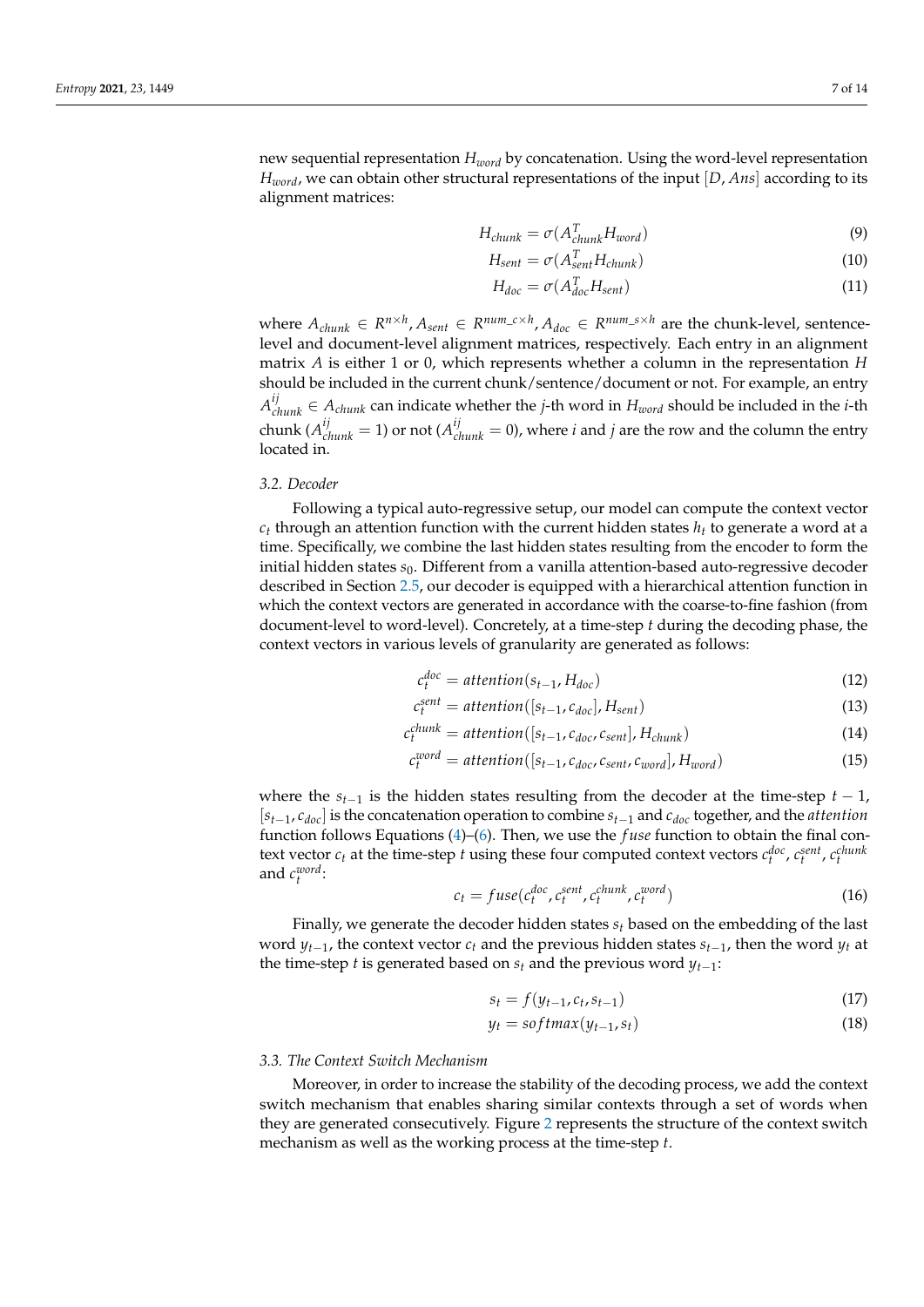<span id="page-7-0"></span>

**Figure 2.** The structure of the context switch mechanism employed in our model.

For the implementation of this mechanism, an extra linear layer is included to produce a probability *pswitch* as the indication of the selection between using the previous context vector *ct*−<sup>1</sup> and keeping the current one *c<sup>t</sup>* . The probability *pswitch* is computed by the following equation:

$$
p_{switch} = \psi(s_t, c_t, c_{t-1})
$$
\n(19)

where the function  $\psi$  uses  $c_{t-1}$ ,  $c_t$  and the current hidden states  $s_t$  from the decoder to produce the probability. For  $p_{switch} \geq \alpha$ , the  $c_t$  will be replaced by  $c_{t-1}$  in Equation [\(17\)](#page-6-0); otherwise,  $c_t$  remains, where *α* is the value of threshold we predefined. In practice, *α* is set to 0.5, as we think activating *pswitch* or not should be equiprobable.

## *3.4. Training Objective*

Generally speaking, the training objective of a seq2seq model is to maximize the probability of the target sequence  $Y = \{y_1, y_2, \ldots, y_m\}$  when given the source sequence  $X = \{w_1, w_2, \ldots, w_n\}$ , as described in Equation [\(20\)](#page-7-1):

$$
P(Y|X) = P(y_1, y_2, \dots, y_m | w_1, w_2, \dots, w_n)
$$
  
= 
$$
\prod_{t=1}^{m} P(y_t | H, y_1, y_2, \dots, y_{t-1})
$$
 (20)

<span id="page-7-1"></span>where *H* is the representation of the source sequence *X* and *y<sup>t</sup>* is conditioned on the generated tokens before time-step *t*. To maximize the probability  $P(Y|X)$ , we train our model using negative log likelihood loss (NLLLoss) for the generation objective:

$$
L(\theta) = -\frac{1}{m} \sum_{t=0}^{m-1} log p(y_t | H, y_{< t}; \theta)
$$
\n(21)

where *θ* represents the parameters of our model. We employ *Adam* [\[34\]](#page-13-14) optimizer to optimize the parameters with c.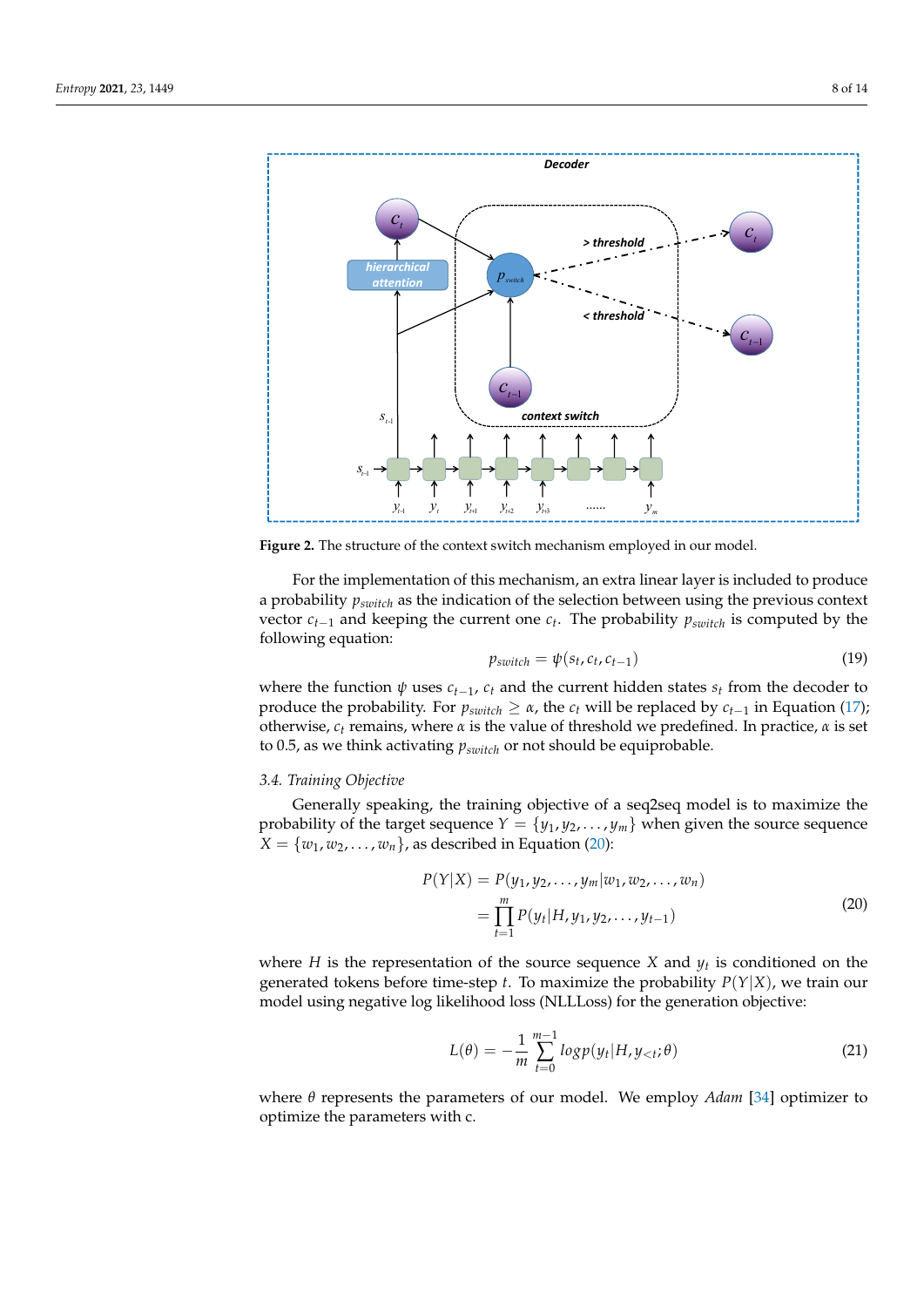# **4. Experiments**

# *4.1. Data Reparation*

In this paper, we conduct experiments on HotpotQA [\[5\]](#page-12-2), which is a multi-hop question and answering dataset [\(https://hotpotqa.github.io](https://hotpotqa.github.io) (accessed on 15 August 2021)). The terminology *multi-hop* means it requires a QA model to reason over multiple passages and grab corresponding information to answer the questions in the HotpotQA dataset. For the usage of the HotpotQA dataset in the QG task, the QG model will take an answer as well as its related passages to generate a question. The original HotpotQA dataset consists of  $\langle$  *passage*, *answer*, *question* $\rangle$  tuples, and is split into two sets for training (90564 samples) and testing (7405 samples), respectively. We extract the annotated supporting facts sentences in passages rather than the whole passages as the input to our model. To obtain the dependency trees and constituency trees (chunk-level information) of the documents in train and test set, we employ the AllenNLP [\[35\]](#page-13-15) dependency parser [\(https://demo.](https://demo.allennlp.org/dependency-parsing) [allennlp.org/dependency-parsing](https://demo.allennlp.org/dependency-parsing) (accessed on 10 September 2021)) and constituency parser [\(https://demo.allennlp.org/constituency-parsing\)](https://demo.allennlp.org/constituency-parsing) (accessed on 10 September 2021).

# *4.2. Training and Inference Setup*

The detailed hyper-parameters for training our model are selected as follows: (1) the learning rate is 7.5  $\times$  10<sup>-4</sup>; (2) the weight decay rate is 0; (3) the batch size is 32; (4) the dropout rate is 0.4; and (5) the maximum gradient norm is 5. We employ the global vectors for word representation (GloVe) [\[36\]](#page-13-16), where the dimension of word embedding is 300, both the encoder hidden size and decoder hidden size are set to 768. Furthermore, the number of turns *T* for injecting the dependency information are set to 3. During the inference phase, we input the test set into the trained hierarchical encoding–decoding model while the size of beam search is set to 5.

# *4.3. Evaluation*

# 4.3.1. Evaluated Models

To analyze the performance of our proposed model and the quality of the generated questions, we will compare the performance with baseline models. Six models are involved for the comparisons, as described as follows:

- **Our model-1**: Our proposed hierarchical encoding-decoding QG model;
- **Our model-2**: The proposed QG model integrated with a larger dictionary that mitigates all unknown tokens;
- **Semantic-Graph**: A framework that contains semantic graphs and an encoder using an attention-based gated graph neural network [\[28\]](#page-13-8);
- **Semantic-Graph**<sup>∗</sup> : Semantic-Graph with the context switch mechanism;
- **RNN**: A vanilla RNN-based seq2seq model;
- **GPT-2**: A large transformer-based language model [\[37\]](#page-13-17).

# 4.3.2. Automatic Evaluation

We use the following prevalent evaluation metrics to automatically assess the performances of question generation models:

- **BLEU-N**: A method that measures the precision based on the n-gram overlap between generated questions and references [\[13\]](#page-12-9). We compute BLEU-[1,2,3,4] in this experiment.
- **ROUGE-L**: ROUGE-L is a method that measures precision and recall on the longest common subsequence (LCS) overlap between system outputs and references [\[38\]](#page-13-18).
- **METEOR**: METEOR uses a set of stages (e.g., word stemming, synonyms, etc.) to generate the mappings of unigrams between system outputs and references, and compute the weighted harmonic mean of precision and recall based on the mappings [\[15\]](#page-12-11). Recall has a higher weight than precision.

Table [1](#page-9-0) represents the metric scores of these QG models. Compared to the baselines, we find that our proposed QG model with a larger dictionary (Our model-2) outperforms other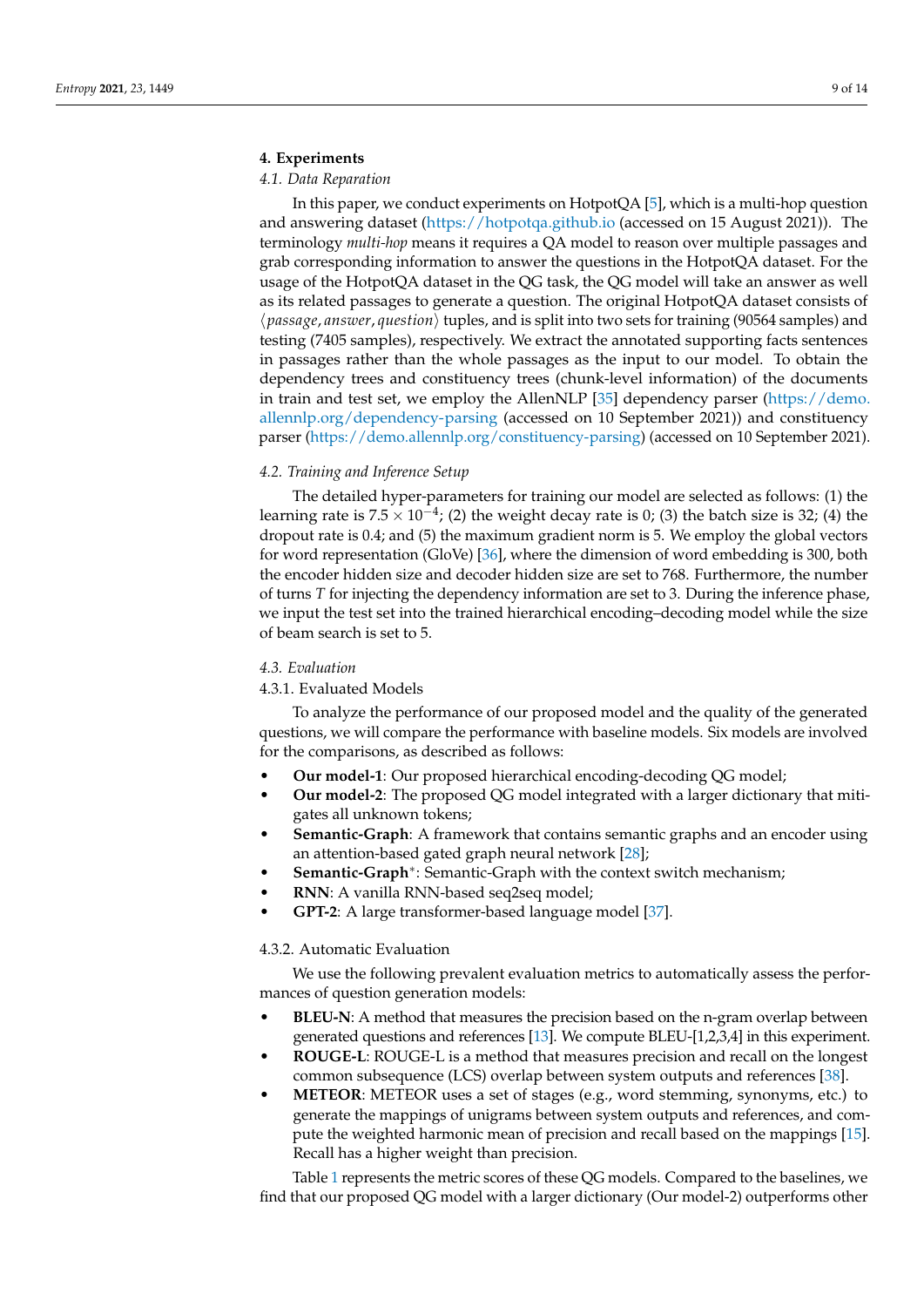models according to ROUGE-L, the proposed model with or without the dictionary can outperform the current state-of-the-art model *Semantic-graph* on ROUGE-L. In particular, our model outperforms the large pre-trained language model GPT-2 on both ROUGE-L and METEOR. We also find Semantic-Graph<sup>∗</sup> has the highest METEOR and BLEU-1 score, which clearly proves the effectiveness of our proposed context switch mechanism that has been applied in the *Semantic Graph* model. However, the GPT-2 models have the best performance on BLEU-[2,3,4].

<span id="page-9-0"></span>**Table 1.** Results of different QG models on the HotpotQA testset, the evaluation metrics are ROUGE-L, METEOR and BLEU-[1,2,3,4]. A score in bold indicates the model performs best according to that metric.

| Model           | <b>ROUGE-L</b> | <b>METEOR</b> | <b>BLEU-1</b> | BLEU-2 | BLEU-3 | BLEU-4 |
|-----------------|----------------|---------------|---------------|--------|--------|--------|
| Our model-2     | 27.34          | 18.25         | 26.48         | 13.87  | 8.46   | 5.54   |
| Our model-1     | 26.92          | 17.66         | 26.60         | 13.69  | 8.34   | 5.47   |
| <b>RNN</b>      | 26.43          | 16.56         | 25.21         | 13.06  | 8.03   | 5.37   |
| Semantic-Graph* | 26.06          | 20.71         | 27.20         | 14.41  | 9.02   | 6.05   |
| $GPT-2$         | 26.82          | 16.62         | 27.01         | 17.72  | 12.49  | 9.14   |
| Semantic-Graph  | 25.74          | 20.32         | 26.55         | 13.94  | 8.57   | 5.56   |

# 4.3.3. Human Evaluation

Since the popular automatic metrics appear to not agree with each other, we additionally examine the human evaluation as a means of further investigating the performances of these QG models. We conduct the crowd-sourcing experiment on Amazon Mechanical Turk [\(https://www.mturk.com/](https://www.mturk.com/) accessed on 11 October 2021), and we ask human workers to evaluate the performances of seven models, including the previous six QG models and an extra model, Gold, for which the outputs consist of the reference questions.

For the judgment of a single generated question, a *PAQ* tuple  $\langle p, a, q \rangle$  ( $p =$  paragraph,  $a =$  answer,  $q =$  question) will be shown to a human rater, and the rater is asked to judge the quality of the question according to four aspects: fluency, relevance, answerability, and complexity. In our experiment, each human rater is assigned with 15 *PAQ* tuples, and these questions are randomly selected from the outputs of the seven systems. We employ a 7-point rating scale (0–6) for every aspect that can be construed as: very bad, bad, fairly bad, indifferent, fairly good, good, and very good. We have involved 188 human raters comprising a total of 2820 evaluated outputs, and on average, a model is expected to have about 400 evaluated questions, which we believe is an appropriate sample size for human evaluation.

The result of human evaluation is reported in Table [2,](#page-10-0) where *N* is the number of rated system-generated questions, the overall score is computed by the arithmetic mean of fluency, relevance, answerability, and complexity scores. Systems are ranked by the overall score. We can observe that the model Gold has the best overall performance as expected, while our model-2 can outperform all other models. Furthermore, the performances of our model 2 with respect to the four separate aspects—of which fluency can even reach the level of *very good* (5–6)—are better than the other five QG models, when other models are only deemed to be *good* (4–5).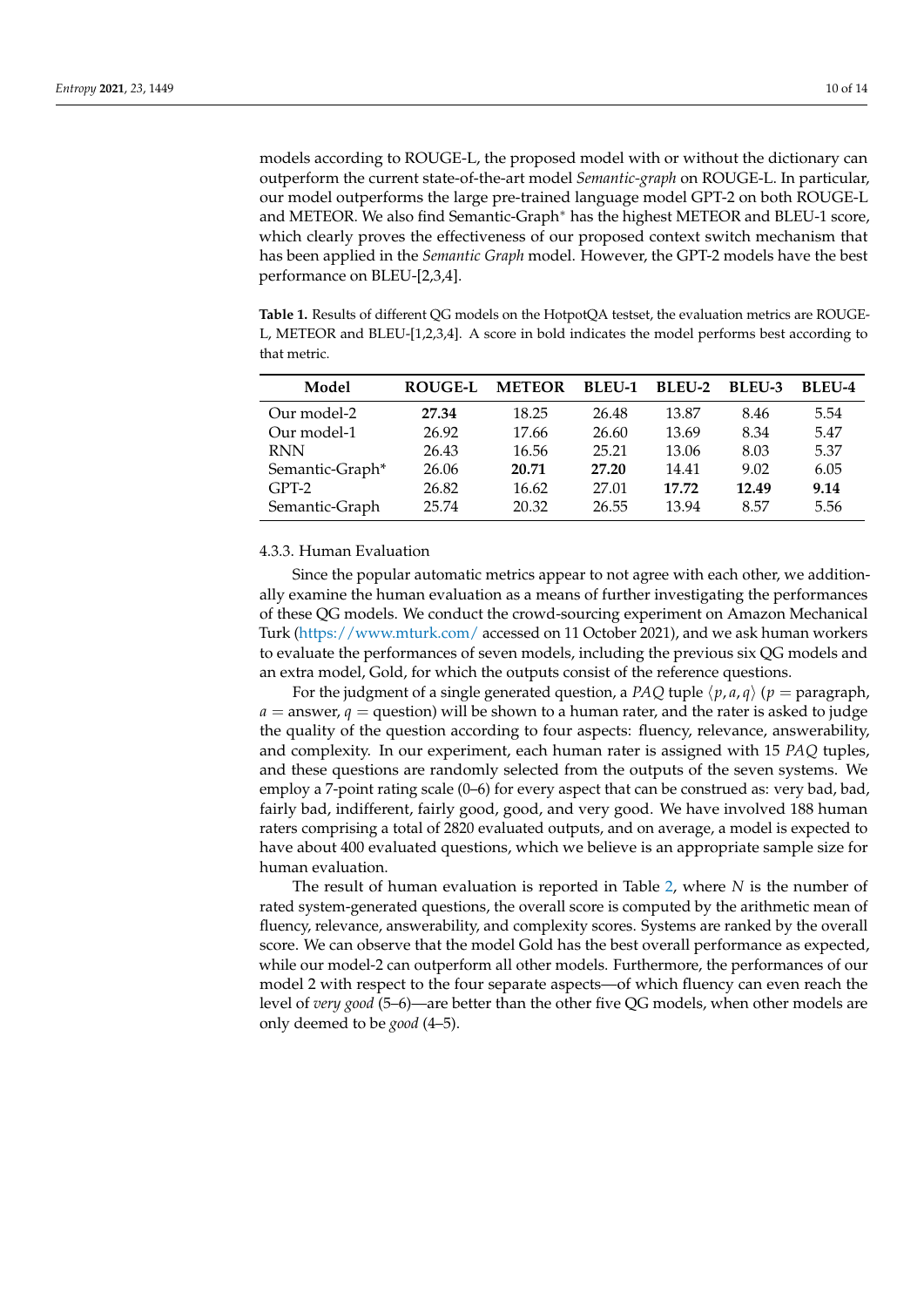| Model           | N   |      |      |      | Overall Fluency Relevance Answerability Complexity |      |
|-----------------|-----|------|------|------|----------------------------------------------------|------|
| Gold            | 408 | 5.05 | 5.16 | 5.00 | 5.09                                               | 4.97 |
| Our model-2     | 395 | 4.96 | 5.01 | 4.94 | 4.93                                               | 4.94 |
| Our model-1     | 417 | 4.86 | 4.91 | 4.87 | 4.80                                               | 4.87 |
| <b>RNN</b>      | 382 | 4.83 | 4.79 | 4.89 | 4.80                                               | 4.85 |
| Semantic-Graph* | 394 | 4.74 | 4.63 | 4.80 | 4.79                                               | 4.76 |
| $GPT-2$         | 418 | 4.69 | 4.77 | 4.72 | 4.52                                               | 4.77 |
| Semantic-Graph  | 406 | 4.62 | 4.64 | 4.68 | 4.57                                               | 4.58 |

<span id="page-10-0"></span>**Table 2.** Results of the human evaluation experiment, where the overall score is the mean of fluency, relevance, answerability, and complexity, and *N* is the number of collected ratings. A score in bold means a model besides Gold performs best according to that evaluation aspect.

#### 4.3.4. Questions of Different Types

We split the questions into seven types: *What, Which, Who, How, Where, When* and *Other (questions without specific interrogative words)*, and analyze how the QG models prefer to to generate questions of a certain type from these types. Table [3](#page-10-1) shows the percentage of question types in system-generated outputs, where reference represents the original data set. We find that the types of questions generated by these QG models is mostly similar to the reference questions. Furthermore, our models and the RNN model are prone to generating *What* questions, while GPT-2 generates 10% less *What* questions than the dataset. Among these models, RNN is the only model that generates no *Where* question.

<span id="page-10-1"></span>**Table 3.** The proportion (%) of question types in the outputs from different models. Question types are ordered by the results of reference.

| Model           | What | Which | Who  | Other | How | Where | When |
|-----------------|------|-------|------|-------|-----|-------|------|
| Reference       | 40.8 | 23.0  | 15.9 | 10.1  | 4.1 | 4.0   | 2.2  |
| Our model-2     | 55.2 | 16.6  | 16.1 | 8.4   | 0.6 | 0.3   | 3.0  |
| Our model-1     | 49.6 | 23.5  | 13.8 | 9.4   | 1.0 | 0.9   | 2.1  |
| <b>RNN</b>      | 49.7 | 29.7  | 11.1 | 7.8   | 0.4 | 0.0   | 1.5  |
| Semantic-Graph* | 37.7 | 21.3  | 17.0 | 14.7  | 4.1 | 4.0   | 1.4  |
| $GPT-2$         | 30.2 | 26.1  | 11.1 | 26.4  | 2.2 | 2.4   | 1.8  |
| Semantic-Graph  | 36.2 | 20.2  | 15.4 | 18.7  | 3.2 | 2.9   | 3.4  |

To take a closer look at the quality of question types, we investigate the overall scores of human evaluation on different types of generated questions. According to the results of Tables [1](#page-9-0) and [2,](#page-10-0) ROUGE-L is the metric that correlates best with human scores. Thus, the ROUGE-L scores of different question types are also computed. Tables [4](#page-10-2) and [5](#page-11-0) show the ROUGE-L and human evaluation scores of systems on our test data divided by different question types.

<span id="page-10-2"></span>**Table 4.** ROUGE-L scores on question of different types. A score in bold means a model has the highest ROUGE-L score on that question type.

| Model           | What  | Which | Who   | Other | How   | Where          | When  |
|-----------------|-------|-------|-------|-------|-------|----------------|-------|
| Our model-2     | 26.57 | 29.86 | 26.73 | 28.32 | 30.23 | 25.49          | 27.76 |
| Our model-1     | 26.50 | 27.15 | 25.96 | 29.29 | 29.16 | 25.86          | 29.38 |
| <b>RNN</b>      | 25.92 | 26.98 | 24.90 | 30.06 | 20.19 | $\overline{a}$ | 26.34 |
| Semantic-Graph* | 26.05 | 25.80 | 25.40 | 25.67 | 29.93 | 26.25          | 31.16 |
| $GPT-2$         | 24.15 | 27.03 | 23.50 | 30.60 | 27.26 | 23.92          | 29.16 |
| Semantic-Graph  | 26.11 | 26.24 | 24.74 | 24.76 | 28.79 | 27.96          | 24.07 |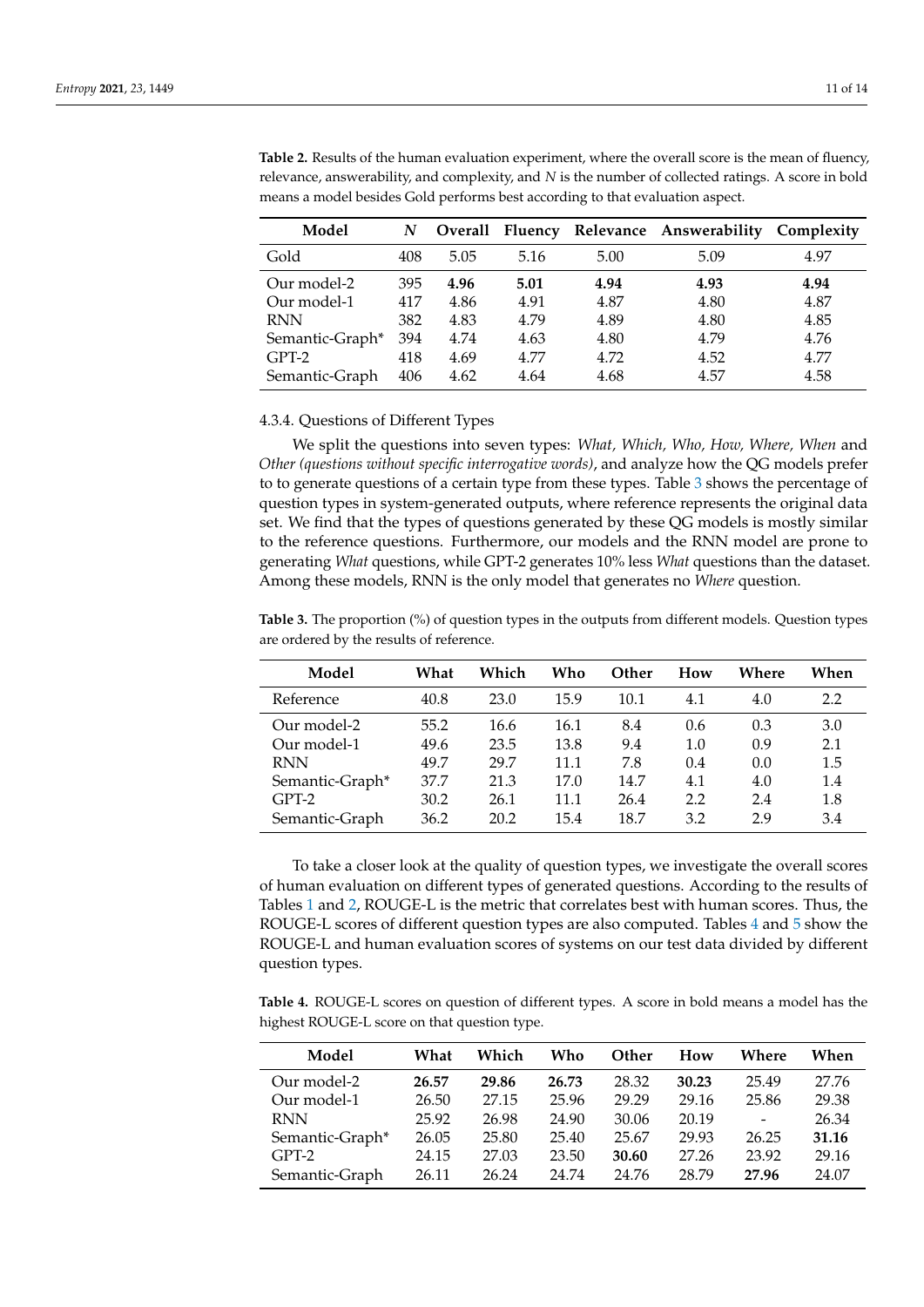| Model           | What | Which | Who  | <b>Other</b> | How  | Where                    | When |
|-----------------|------|-------|------|--------------|------|--------------------------|------|
| Our model-2     | 4.97 | 4.80  | 4.94 | 5.27         | 5.63 | $\overline{\phantom{a}}$ | 4.82 |
| Our model-1     | 4.92 | 4.76  | 4.85 | 4.60         | 5.67 | 5.00                     | 5.15 |
| <b>RNN</b>      | 4.81 | 4.95  | 4.68 | 4.67         | 6.00 | $\overline{\phantom{a}}$ | 5.50 |
| Semantic-Graph* | 4.76 | 4.62  | 4.86 | 4.88         | 4.47 | 4.84                     | 3.94 |
| $GPT-2$         | 4.95 | 4.61  | 4.36 | 4.59         | 5.61 | 5.28                     | 4.04 |
| Semantic-Graph  | 4.63 | 4.79  | 4.59 | 4.50         | 4.42 | 4.72                     | 4.17 |

<span id="page-11-0"></span>**Table 5.** The overall human score on questions of different types. A score in bold means a model has the highest human evaluation score on that question type.

With respect to ROUGE-L scores shown in Table [4,](#page-10-2) although GPT-2 has the best quality on *Other*, Semantic-Graph and Semantic-Graph\* achieve the best quality on *Where* and *When*. However, our proposed model with the dictionary (model-2) is able to generate *What*, *Which*, *Who*, and *How* questions with the best quality among all models. According to human evaluation, our model-2 outperforms the other question generation models on *What*, *Who* and *Other* questions, especially on *Other* questions. It warrants noting that the vanilla RNN model achieves the highest performance on *Which, How* and *When* questions. For *Where* questions, our model-2 and RNN get no human score because no question of this type is evaluated.

## **5. Discussion and Future Work**

Although our model achieves a superior performance over other baseline models, there is still room for improvement, as Table [5](#page-11-0) indicates that our model unfortunately performs worse than some other models on *Which, How* and *When* questions. Hence, how to incorporate more information in contextual encoding and decoding will be the future direction to be explored.

Besides, current QG models mainly focus on generating questions based on textual input, but the usage of input in other formats (e.g., images, audios and videos) receives less attention. For example, visual QG is a QG problem that takes images as the input, and its applications are also useful for the educational purpose, including child education and interactive lectures [\[39\]](#page-13-19). Our further attempt will involve combining our proposed QG model with image understanding approaches [\[40\]](#page-13-20), and we believe it can be used to generate questions on visual arts for the purpose of helping children with their ability to appreciate art.

#### **6. Conclusions**

In this paper, we propose a novel question generation model incorporating the hierarchical encoding–decoding structure in order to inject the structural information of input documents, and a context switch mechanism for the purpose of stabilizing the decoding and making the generation process more consistent. The automatic metric results in Table [1](#page-9-0) show our model achieves the best performance against baseline models on ROUGE-L in automatic metrics evaluation, although our model does not outperform baseline models on the other baseline models. Nonetheless, the results in Table [1](#page-9-0) prove that our proposed context switch mechanism improves the model's performance on automatic metrics. Furthermore, the human evaluation results also show our model outperforms all baseline models on four criteria we used. The experimental results of both automatic evaluation and human evaluation support the effectiveness of our proposed approach on the multi-hop QG task. In addition, we also conduct extensive studies analyzing the model's performance on different question types according to both automatic evaluation metrics and human evaluation scores. Future work will include incorporating our method into pre-trained language models.

The data presented in this study are available in the Supplementary Materials.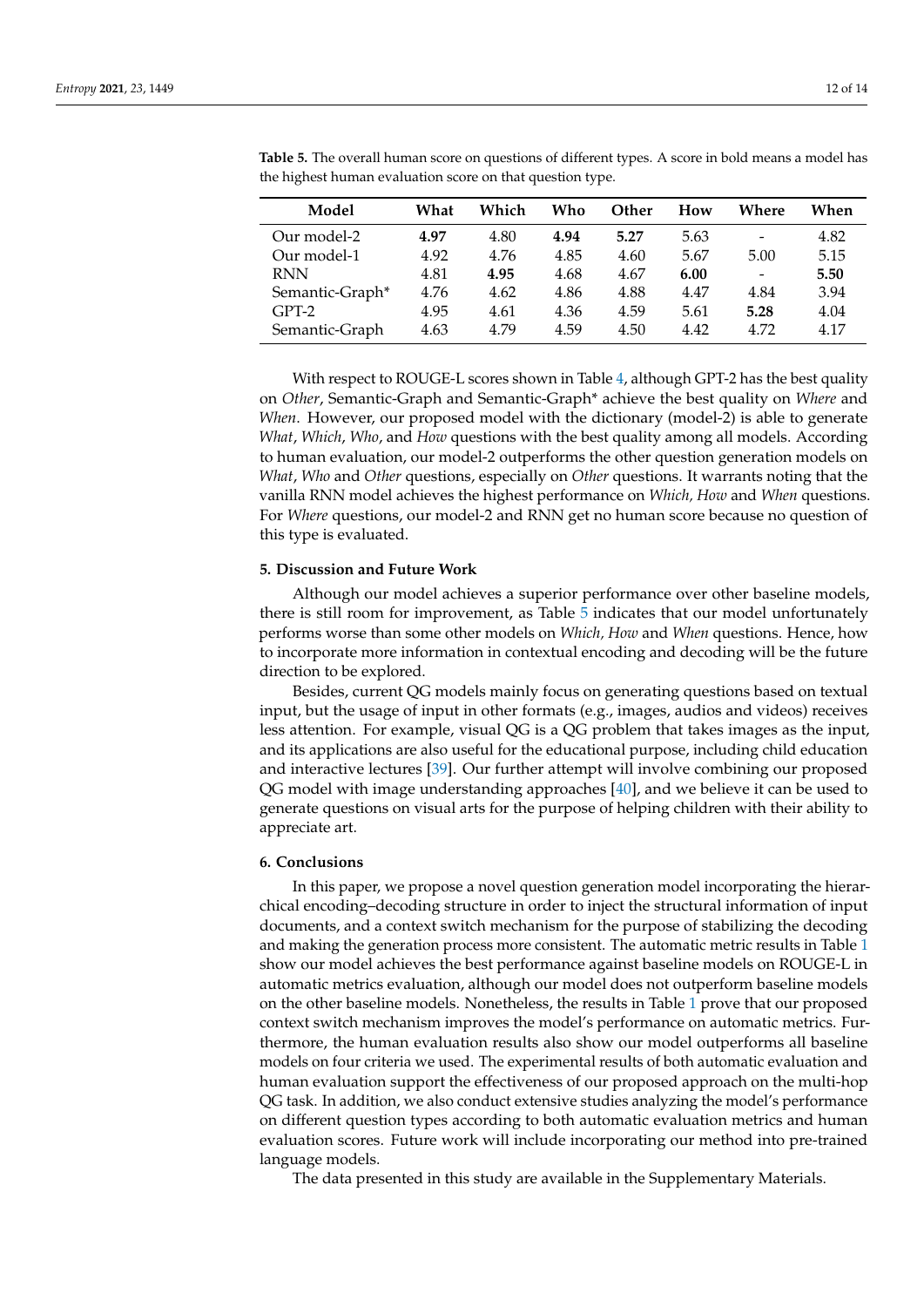**Supplementary Materials:** The following are available at [https://www.mdpi.com/article/10.3390/](https://www.mdpi.com/article/10.3390/e23111449/s1) [e23111449/s1.](https://www.mdpi.com/article/10.3390/e23111449/s1)

**Author Contributions:** Formal analysis, T.J.; methodology, C.L.; resources, T.J.; software, C.L.; supervision, Z.C.; writing—original draft, T.J. and C.L.; writing—review and editing, Z.C.; data curation, P.C. All authors have read and agreed to the published version of the manuscript.

**Funding:** This study was supported by the Science and Technology Project of Jiangsu Province, China (BK20200978), by the Humanity and Social Science Youth Foundation of the Ministry of Education of China (19YJCZH002), by the Natural University General Project of Jiangsu Province (20KJB580014), by the Nantong Basic Science Research Program (JC2020171), and by Science Foundation Ireland through the SFI Centre for Research Training in Machine Learning (18/CRT/6183).

**Acknowledgments:** We would like to thank the anonymous crowd-sourcing raters for their work.

**Conflicts of Interest:** The authors declare no conflict of interest.

# **References**

- <span id="page-12-0"></span>1. Das, B.; Majumder, M.; Phadikar, S.; Sekh, A.A. Automatic question generation and answer assessment: A survey. *Res. Pract. Technol. Enhanc. Learn.* **2021**, *16*, 1–15. [\[CrossRef\]](http://doi.org/10.1186/s41039-021-00151-1)
- 2. Graesser, A.C.; Chipman, P.; Haynes, B.C.; Olney, A. AutoTutor: An intelligent tutoring system with mixed-initiative dialogue. *IEEE Trans. Educ.* **2005**, *48*, 612–618. [\[CrossRef\]](http://dx.doi.org/10.1109/TE.2005.856149)
- 3. Kurdi, G.; Leo, J.; Parsia, B.; Sattler, U.; Al-Emari, S. A systematic review of automatic question generation for educational purposes. *Int. J. Artif. Intell. Educ.* **2020**, *30*, 121–204. [\[CrossRef\]](http://dx.doi.org/10.1007/s40593-019-00186-y)
- <span id="page-12-1"></span>4. Room, C. Question generation. *Algorithms* **2020**, *12*, 43.
- <span id="page-12-2"></span>5. Yang, Z.; Qi, P.; Zhang, S.; Bengio, Y.; Cohen, W.; Salakhutdinov, R.; Manning, C.D. HotpotQA: A Dataset for Diverse, Explainable Multi-hop Question Answering. In Proceedings of the 2018 Conference on Empirical Methods in Natural Language Processing, Brussels, Belgium, 31 October–4 November 2018; pp. 2369–2380. [\[CrossRef\]](http://dx.doi.org/10.18653/v1/D18-1259)
- <span id="page-12-3"></span>6. Heilman, M.; Smith, N.A. Question Generation via Overgenerating Transformations and Ranking. Available online: [https:](https://apps.dtic.mil/sti/citations/ADA531042) [//apps.dtic.mil/sti/citations/ADA531042](https://apps.dtic.mil/sti/citations/ADA531042) (accessed on 1 January 2009).
- <span id="page-12-4"></span>7. Sutskever, I.; Vinyals, O.; Le, Q.V. Sequence to Sequence Learning with Neural Networks. In *Advances in Neural Information Processing Systems*; Ghahramani, Z., Welling, M., Cortes, C., Lawrence, N., Weinberger, K.Q., Eds.; Curran Associates, Inc.: Red Hook, NY, USA, 2014.
- <span id="page-12-5"></span>8. Du, X.; Shao, J.; Cardie, C. Learning to Ask: Neural Question Generation for Reading Comprehension. In Proceedings of the 55th Annual Meeting of the Association for Computational Linguistics, Vancouver, BC, Canada, 30 July–4 August 2017.
- <span id="page-12-6"></span>9. Zhang, S.; Bansal, M. Addressing Semantic Drift in Question Generation for Semi-Supervised Question Answering. In Proceedings of the 2019 Conference on Empirical Methods in Natural Language Processing and the 9th International Joint Conference on Natural Language Processing (EMNLP-IJCNLP), Hong Kong, China, 3–7 November 2019.
- <span id="page-12-7"></span>10. Socher, R.; Perelygin, A.; Wu, J.; Chuang, J.; Manning, C.D.; Ng, A.; Potts, C. Recursive Deep Models for Semantic Compositionality Over a Sentiment Treebank. In Proceedings of the 2013 Conference on Empirical Methods in Natural Language Processing, Seattle, WA, USA, 18–21 October 2013
- 11. Tai, K.S.; Socher, R.; Manning, C.D. Improved Semantic Representations From Tree-Structured Long Short-Term Memory Networks. In Proceedings of the 53rd Annual Meeting of the Association for Computational Linguistics and the 7th International Joint Conference on Natural Language Processing, Beijing, China, 26–31 July 2015.
- <span id="page-12-8"></span>12. Yang, Z.; Yang, D.; Dyer, C.; He, X.; Smola, A.; Hovy, E. Hierarchical Attention Networks for Document Classification. In Proceedings of the 2016 Conference of the North American Chapter of the Association for Computational Linguistics: Human Language Technologies, San Diego, CA, USA, 12–17 June 2016.
- <span id="page-12-9"></span>13. Papineni, K.; Roukos, S.; Ward, T.; Zhu, W.J. Bleu: A Method for Automatic Evaluation of Machine Translation. In Proceedings of the 40th Annual Meeting of the Association for Computational Linguistics, Philadelphia, PA, USA, 7–12 July 2002.
- <span id="page-12-10"></span>14. Lin, C.Y.; Hovy, E. Automatic evaluation of summaries using n-gram co-occurrence statistics. In Proceedings of the 2003 Conference of the North American Chapter of the Association for Computational Linguistics on Human Language Technology, Edmonton, AB, Canada, 27 May–1 June 2003.
- <span id="page-12-11"></span>15. Banerjee, S.; Lavie, A. METEOR: An Automatic Metric for MT Evaluation with Improved Correlation with Human Judgments. In Proceedings of the ACL Workshop on Intrinsic and Extrinsic Evaluation Measures for Machine Translation and/or Summarization, Ann Arbor, MI, USA, 9–10 April 2005.
- <span id="page-12-12"></span>16. Reiter, E. A Structured Review of the Validity of BLEU. *Comput. Linguist.* **2018**, *44*, 393–401. [\[CrossRef\]](http://dx.doi.org/10.1162/coli_a_00322)
- <span id="page-12-13"></span>17. Pan, L.; Lei, W.; Chua, T.; Kan, M. Recent Advances in Neural Question Generation. *arXiv* **2019**, arXiv:1905.08949.
- <span id="page-12-14"></span>18. Sun, X.; Liu, J.; Lyu, Y.; He, W.; Ma, Y.; Wang, S. Answer-focused and Position-aware Neural Question Generation. In Proceedings of the 2018 Conference on Empirical Methods in Natural Language Processing, Brussels, Belgium, 31 Ocotber–4 November 2018.
- <span id="page-12-15"></span>19. See, A.; Liu, P.J.; Manning, C.D. Get To The Point: Summarization with Pointer-Generator Networks. In Proceedings of the 55th Annual Meeting of the Association for Computational Linguistics, Vancouver, BC, Canada, 30 July–4 August 2017.